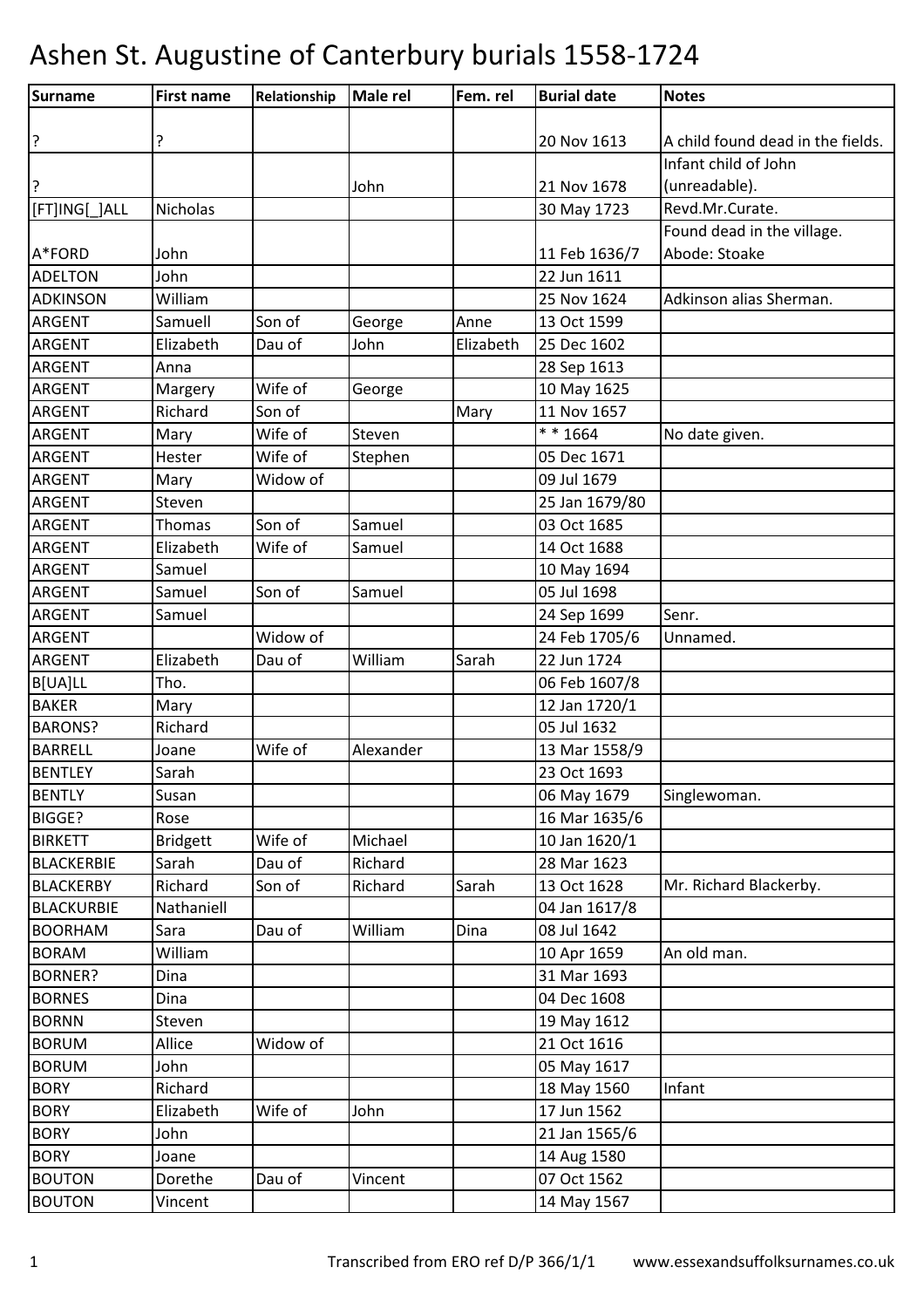| Surname         | <b>First name</b> | Relationship | <b>Male rel</b> | Fem. rel | <b>Burial date</b> | <b>Notes</b>                     |
|-----------------|-------------------|--------------|-----------------|----------|--------------------|----------------------------------|
| <b>BREDGE</b>   | Anna              |              |                 |          | 04 May 1626        |                                  |
| <b>BRIDGE</b>   | Sarah             | Wife of      | Samuel          |          | 05 Nov 1678        |                                  |
| <b>BRIDGE</b>   | Hannah            | Dau of       | Samuel          | Hannah   | 22 Sep 1685        |                                  |
| <b>BRIDGE</b>   |                   | Widow of     |                 |          | 28 Apr 1694        | Unnamed.                         |
| <b>BROSTER</b>  | George            |              |                 |          | 06 Jan 1647/8      | <b>Broster als Albizes?</b>      |
| <b>BROWNE</b>   | Robert            |              |                 |          | 18 May 1626        | The elder.                       |
| <b>BROWNE</b>   | George            |              |                 |          | 24 Apr 1631        |                                  |
| <b>BRUET</b>    | Phillip           | Wife of      | Bartholmew      |          | 29 Jun 1565        |                                  |
| <b>BULLOCKE</b> | Edward            | Son of       | Will.           | Rose     | 11 Nov 1637        |                                  |
| <b>BULLOCKE</b> | Thomas            |              |                 |          | 15 Aug 1638        |                                  |
| <b>BURTON</b>   | Willm.            |              |                 |          | 02 Aug 1712        |                                  |
| <b>BURTON</b>   | Benjamin          |              |                 |          | 17 Jan 1712/3      |                                  |
|                 |                   |              |                 |          |                    | Mrs French als Burton. No        |
| <b>BURTON</b>   | ?                 |              |                 |          | 25 Feb 1714/5      | forename.                        |
| <b>BURTON</b>   | Francis           |              |                 |          | 09 Apr 1717        | Infant                           |
| <b>BURTON</b>   | Francis           |              |                 |          | 25 Aug 1721        | Infant                           |
| <b>BURTON</b>   | Susan             | Dau of       | Francis         | Eliz.    | 29 Oct 1723        |                                  |
| <b>BURWALL?</b> |                   |              | Christopher     |          | 12 Jan 1628/9      | Infant child of.                 |
| <b>BUST</b>     | <b>Bridget</b>    |              |                 |          | 11 Aug 1615        |                                  |
|                 |                   |              |                 |          |                    | A child of John Butler before it |
| <b>BUTLER</b>   |                   |              | John            |          | 06 Aug 1615        | was baptised.                    |
| <b>BUTLER</b>   |                   |              | <b>Butler</b>   |          | 19 Sep 1619        | Both unnamed.                    |
| <b>BUTLER</b>   | John              |              |                 |          | 30 Aug 1620        |                                  |
| <b>BUTLER</b>   | Mary              |              |                 |          | 04 May 1630        | Singlewoman.                     |
| <b>BUTLER</b>   | Elizabeth         |              |                 |          | 05 Aug 1630        | Singlewoman.                     |
| <b>BUTLER</b>   | Alice             |              |                 |          | 16 Sep 1630        | Singlewoman.                     |
| <b>CLARK</b>    | Richard           |              |                 |          | 21 Dec 1600        |                                  |
| <b>CLARK</b>    | Pernel?           | Widow of     |                 |          | 13 Jun 1629        |                                  |
| <b>CLARK</b>    | Richard           |              |                 |          | 09 Jul 1629        |                                  |
| <b>CLARK</b>    | Grace             | Dau of       | Will.           |          | 07 Nov 1629        |                                  |
| <b>CLARK</b>    | Juor?             |              |                 |          | 10 Jul 1634        | [Ivor?].                         |
| <b>CLARK</b>    | Amy               | Wife of      | Willm.          |          | 02 May 1715        |                                  |
| <b>CLARK</b>    | Willm.            |              |                 |          | 03 Mar 1716/7      | Aged 93.                         |
| <b>CLARK</b>    | Elizabeth         |              |                 |          | 18 May 1720        |                                  |
| <b>CLARK</b>    | Thomas            |              |                 |          | 05 Feb 1721/2      |                                  |
| <b>CLARKE</b>   | Anne              | Wife of      | William         |          | 09 Apr 1568        |                                  |
| <b>CLARKE</b>   | Jereme            |              |                 |          | 19 Sep 1600        |                                  |
| <b>CLARKE</b>   | Daniel            |              |                 |          | 17 Dec 1658        | An old man.                      |
| <b>CLARKE</b>   | Samuell           | Son of       | William         |          | 05 Jun 1676        |                                  |
| <b>CLARKE</b>   | Richard           |              |                 |          | 06 Sep 1679        |                                  |
| <b>CLARKE</b>   | Sarah             | Dau of       | William         |          | 12 Mar 1679/80     |                                  |
| <b>CLARKE</b>   | Mary              | Dau of       | Willm.          |          | 27 Jun 1685        |                                  |
| <b>CLARKE</b>   | Martha            | Wife of      | Willm.          |          | 13 Dec 1706        |                                  |
| <b>CLAYDON</b>  | Mary              | Wife of      | Symon           |          | 23 Oct 1602        |                                  |
| <b>CLAYDON</b>  | Benet             |              |                 |          | 18 Nov 1611        |                                  |
|                 |                   |              |                 |          |                    | Father's name William but        |
| <b>CLAYDON</b>  | Mary              | Dau of       |                 |          | 26 Jul 1620        | crossed out.                     |
| <b>CLAYDON</b>  |                   | Widow of     |                 |          | 03 Mar 1626/7      | Unnamed.                         |
| <b>CLEYDON</b>  | Joane             |              |                 |          | 22 Feb 1558/9      | Widow.Strannger.                 |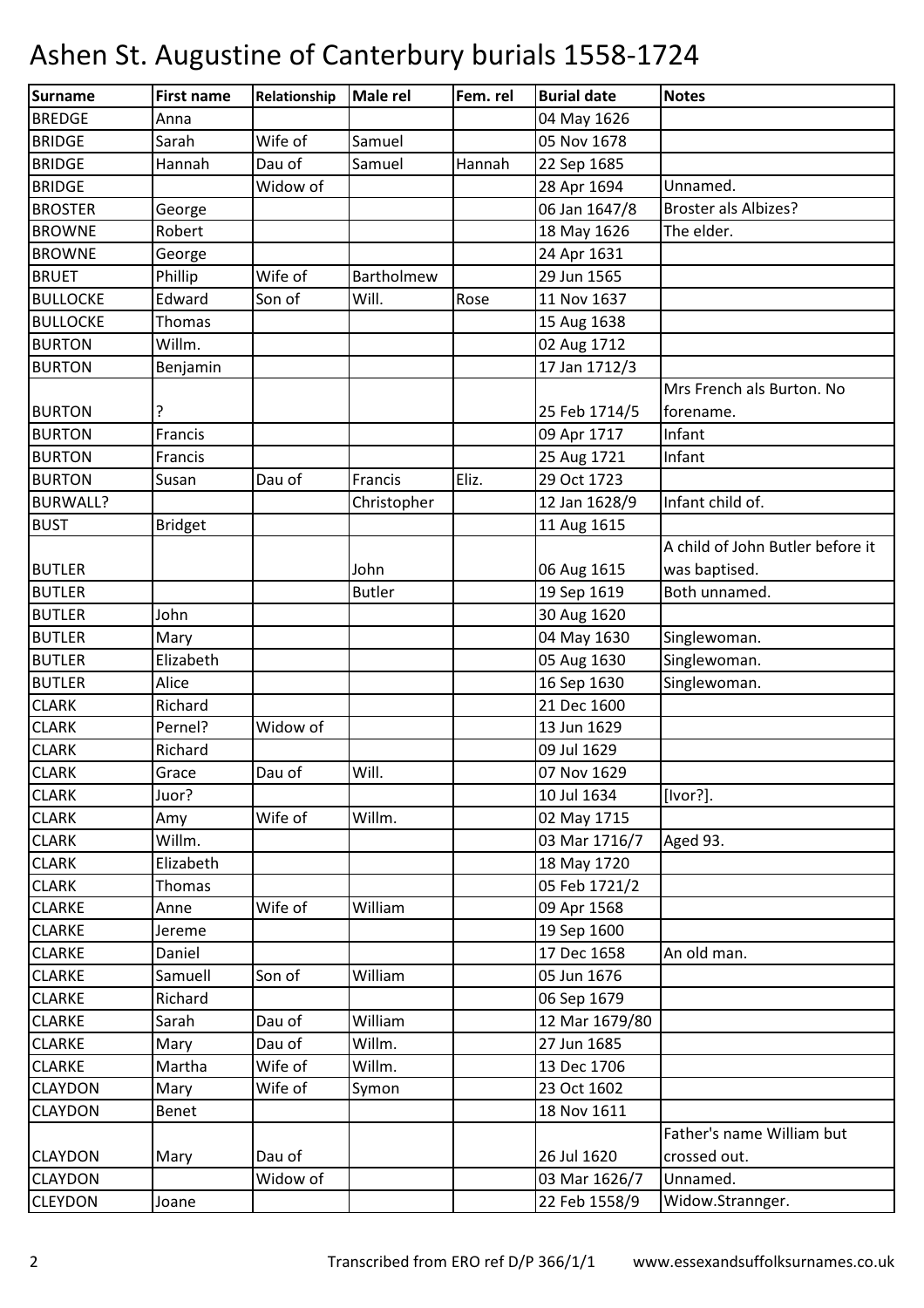| Surname            | <b>First name</b> | Relationship | <b>Male rel</b> | Fem. rel | <b>Burial date</b> | <b>Notes</b>                    |
|--------------------|-------------------|--------------|-----------------|----------|--------------------|---------------------------------|
| <b>COLLISON</b>    |                   | Widow of     |                 |          | 10 Nov 1637        | No name given.                  |
| CRANEFEILD         | Margaret          |              |                 |          | 04 Aug 1593        |                                 |
| <b>CROKWELL</b>    | Jhon              |              |                 |          | 18 Nov 1709        |                                 |
| <b>CROSTALL?</b>   | John              |              |                 |          | 01 Mar 1579/80     |                                 |
|                    |                   |              |                 |          |                    | Of this town, buried in         |
| <b>DAVID</b>       | Robt.             |              |                 |          | 15 Apr 1563        | Worcester?.                     |
| <b>DAWKIN</b>      | Robert            | Son of       | John            | Susan    | $* * 1636/7$       | No date given.                  |
| <b>DAWKIN</b>      | Elizabeth         | Wife of      | Richard         |          | 26 Jul 1657        |                                 |
| <b>DAWKIN</b>      | Richard           |              |                 |          | 25 Nov 1673        |                                 |
| <b>DAWKIN</b>      | Susanna           | Widow of     |                 |          | 15 Mar 1675/6      | A very old woman.               |
| <b>DAWKING</b>     |                   | Widow of     |                 |          | 05 Feb 1703/4      | Unnamed.                        |
| <b>DAY</b>         | John              |              |                 |          | 04 Sep 1584        |                                 |
| <b>DAY</b>         |                   | Widow of     |                 |          | 28 May 1646        |                                 |
| <b>DEARSLY</b>     | Richard           |              |                 |          | 12 May 1572        | Abode: Ridgwell                 |
| <b>DEEKE</b>       | John              |              |                 |          | 19 Jun 1568        |                                 |
| <b>DEEKE</b>       | Thomas            | Son of       | Thomas          |          | 19 Jun 1587        |                                 |
| <b>DEEKES</b>      | Hannah            | Dau of       | William         |          | 29 Apr 1679        |                                 |
| <b>DEEKS</b>       | Thomas            |              |                 |          | 27 Dec 1705        |                                 |
| <b>DEEKS</b>       | Elizabeth         | Wife of      | William         |          | 03 Mar 1708/9      |                                 |
| <b>DIKES</b>       | Hannah            | Wife of      | William         |          | 11 Nov 1679        |                                 |
| <b>DISBUROW</b>    | Rose              |              |                 |          | 02 Nov 1712        |                                 |
| <b>DONNELL</b>     | Francis           | Dau of       | John            |          | 25 Feb 1603/4      |                                 |
| <b>DRUERYE?</b>    |                   |              | Will.           |          | 08 Jan 1631/2      | Unbaptised infant of.           |
| <b>DYKES</b>       | Elizabeth         |              |                 |          | 05 Jun 1721        |                                 |
| <b>EASTERFORDE</b> | Samuell           | Son of       | Anthony         | Margery  | 21 Jul 1625        |                                 |
| <b>ELSING</b>      | Ambrose           | Son of       | Robt.           |          | 21 Jul 1597        |                                 |
| <b>ELSING</b>      | Katherin          | Wife of      | Robt.           |          | 09 Apr 1599        |                                 |
| <b>ENERED?</b>     | Margaret          | Widow of     |                 |          | 24 May 1627        |                                 |
| <b>FENTO</b>       | Joan              | Widow of     |                 |          | 05 Nov 1613        | [Fenton].                       |
| <b>FENTON</b>      | Edmund            |              |                 |          | 09 May 1604        |                                 |
| <b>FENTON</b>      | Rebecca           |              |                 |          | 16 Feb 1612/3      |                                 |
|                    |                   |              |                 |          |                    | Stranger, drowned. Abode:       |
| <b>FISHER</b>      | <b>Nicolas</b>    |              |                 |          | 26 Jun 1657        | Clare                           |
| <b>FOSTER</b>      | John              | Son of       | John            | Anne     | 12 May 1659        |                                 |
| <b>FOSTER</b>      | Ann               | Dau of       | John            | Anne     | * Sep 1673         | No day given.                   |
| <b>FOSTER</b>      | John              |              |                 |          | 01 Nov 1679        |                                 |
| <b>FOSTER</b>      |                   | Widow of     |                 |          | 14 Nov 1697        | Unnamed.                        |
| <b>FREEMAN</b>     | Robt.             |              |                 |          | 09 Sep 1573        |                                 |
| <b>FRENCH</b>      | Ann               |              |                 |          | 13 Aug 1705        | Singlewoman.                    |
|                    |                   |              |                 |          |                    | Mrs French als Burton. No       |
| <b>FRENCH</b>      | ?                 |              |                 |          | 25 Feb 1714/5      | forename.                       |
|                    |                   |              |                 |          |                    | No year given, 1648 to 1651. Mr |
| <b>FRIER</b>       |                   | Wife of      | John            |          | 19 Jul 1650        | and Mrs.                        |
| GAG*               |                   |              |                 |          | 10 Jan 1606/7      | An infant of 'illegible' Gag*.  |
| <b>GARDINER</b>    | Rose              |              |                 |          | 28 Oct 1629        | Infant                          |
| <b>GARDINER</b>    | Edward            |              |                 |          | 03 Jun 1667        |                                 |
|                    |                   |              |                 |          |                    | Mr. Deacon of Church at         |
| <b>GARGRAVE</b>    | Michaell          |              |                 |          | 23 Feb 1703/4      | Glemford, Suffolk.              |
| <b>GERVASE</b>     |                   | Widow of     |                 |          | 11 Nov 1671        | Unnamed.                        |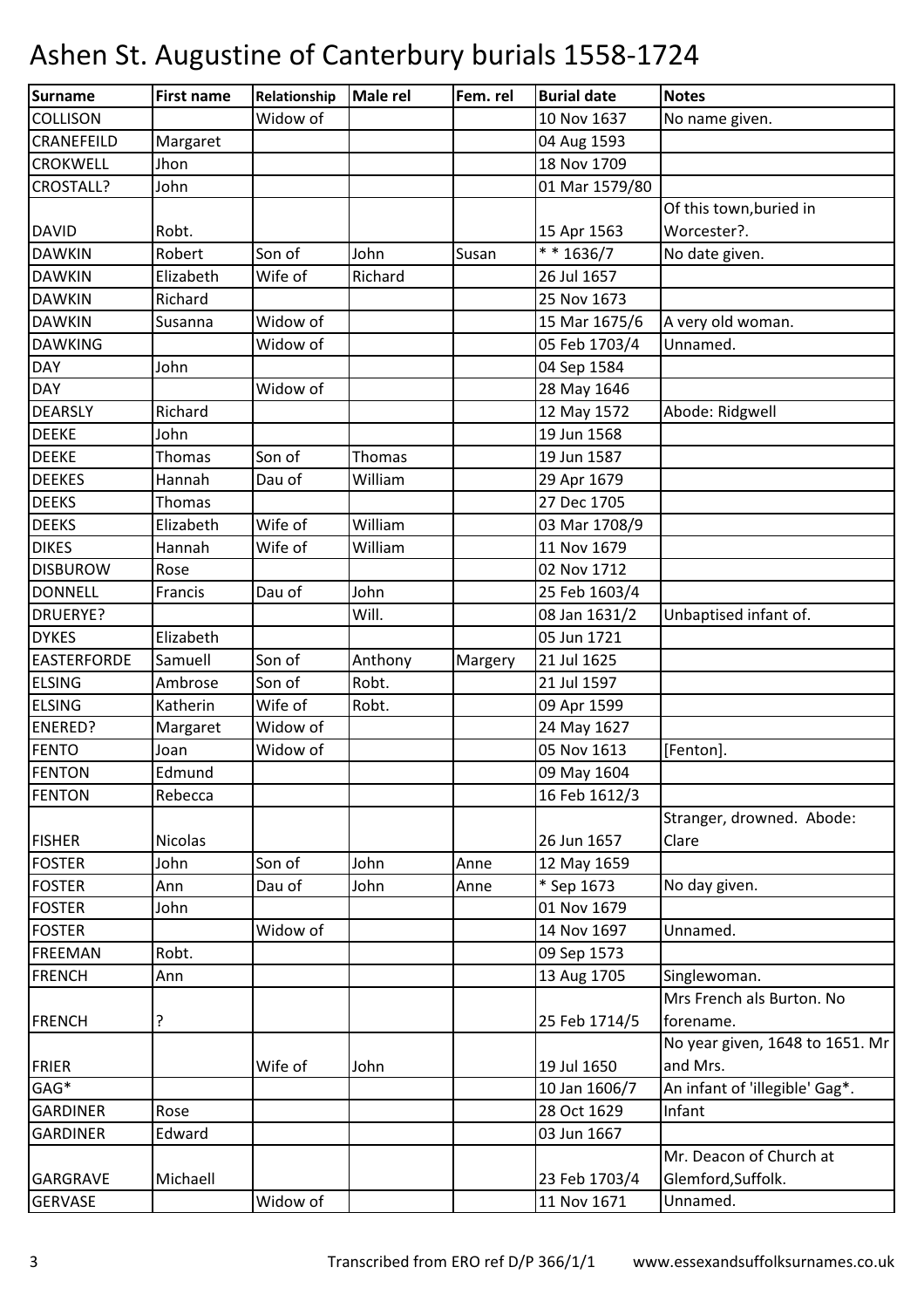| <b>Surname</b>  | <b>First name</b> | Relationship | <b>Male rel</b> | Fem. rel  | <b>Burial date</b> | <b>Notes</b>                  |
|-----------------|-------------------|--------------|-----------------|-----------|--------------------|-------------------------------|
| <b>GERVIS</b>   | Margaret          |              |                 |           | 22 Jan 1615/6      |                               |
| <b>GILSON</b>   | Gene?             | Dau of       | John            |           | 07 Jun 1605        |                               |
|                 |                   |              |                 |           |                    | Undated. Unnamed wife of.     |
| <b>GLAGE</b>    |                   | Wife of      | Goodman         |           | $* * 1660$         | [Doubts about name given].    |
| $GO*$           |                   |              |                 | Mary      | 18 Nov 1678        | Base child of Mary Go*.       |
| <b>GOLDEN</b>   | Robert            |              |                 |           | 13 Nov 1694        |                               |
| <b>GOLDEN</b>   | Mary              |              |                 |           | 28 Nov 1694        |                               |
| <b>GOLDEN</b>   | Arthur            |              |                 |           | 15 Jun 1722        |                               |
| <b>GOLDING</b>  | Anna              |              |                 |           | 05 Jul 1619        |                               |
| <b>GOLDING</b>  | Richard           |              |                 |           | * May 1660         | Beginning of May.             |
| <b>GOLDING</b>  | John              |              |                 |           | 29 Nov 1662        |                               |
| <b>GOLDING</b>  | Frances           | Dau of       | Robert          | Mary      | 01 Jun 1663        |                               |
| <b>GOLDING</b>  | Mary              | Wife of      | Robert          |           | 23 Jun 1667        |                               |
| <b>GOLDING</b>  | Robert            |              |                 |           | 25 Nov 1671        |                               |
| <b>GOLDING</b>  | Mary              | Dau of       | Thomas          | Mary      | 16 Sep 1677        |                               |
| <b>GOLDING</b>  | John              | Son of       | John            | Elizabeth | 06 Sep 1684        |                               |
| <b>GOLDING</b>  | Samuel            | Son of       | John            |           | 26 Jul 1689        |                               |
| <b>GOLDING</b>  | Mary              | Wife of      | Th.             |           | 07 Mar 1693/4      |                               |
| <b>GOLDING</b>  | Dorcas            | Wife of      | Willm.          |           | 09 Jul 1698        |                               |
| <b>GOLDING</b>  |                   | Dau of       | Thomas          |           | 07 Jun 1700        | Unnamed.                      |
| <b>GOLDING</b>  | Willm.            |              |                 |           | 27 Oct 1703        |                               |
| <b>GOLDING</b>  | Willm.            |              |                 |           | 12 Apr 1706        | Infant                        |
| <b>GOLDING</b>  | Thomas            |              |                 |           | 22 Nov 1722        |                               |
| <b>GOLDYN</b>   | Edward            | Son of       | Edward          |           | 02 Apr 1639        |                               |
| <b>GOODAY</b>   | William           |              |                 |           | 28 Jul 1583        |                               |
| <b>GOULDING</b> | John              |              |                 |           | 23 Feb 1629/30     | Infant                        |
| <b>GOULDING</b> | Roger             |              |                 |           | 12 Feb 1630/1      | Infant                        |
| <b>GOULDING</b> | Richard           | Son of       | John            |           | 02 Sep 1686        |                               |
| <b>GOULDING</b> | Sarah             | Wife of      | Jer.            |           | 25 Aug 1723        |                               |
| <b>GOULDING</b> | John              |              |                 |           | 04 Dec 1723        |                               |
| <b>GREEGGS</b>  | George            |              |                 |           | 03 Aug 1698        |                               |
| <b>GREENE</b>   | George            | Son of       | Richard         |           | 08 Jul 1567        |                               |
| <b>GREENE</b>   | Edward            | Son of       | Richard         |           | 11 Jun 1570        |                               |
| <b>GRIDLEY</b>  | Robert            | Son of       | Stephen         |           | 17 Sep 1647        |                               |
| <b>GRIDLEY</b>  | Steven            |              |                 |           | * * 1664           | No date given.                |
| <b>GRIDLY</b>   | Henry             |              |                 |           | 01 Apr 1559        | Infant                        |
| <b>GRIDLY</b>   | Henry             |              |                 |           | 29 May 1632        |                               |
| <b>GRIDLYE</b>  | Elizabeth         |              |                 |           | 29 Jun 1665        |                               |
| <b>GRIGES</b>   | Mary              | Wife of      | George          |           | 09 Nov 1685        |                               |
| <b>GRIGG</b>    | Elizabeth         |              |                 |           | 09 Jul 1715        |                               |
| <b>GROWN</b>    | Sarai             | Widow of     |                 |           | 08 Jan 1693/4      | Grown alias Toball.           |
| <b>GROWN</b>    | Robert            |              |                 |           | 01 Dec 1708        |                               |
| <b>HALLS</b>    | Tho.              |              |                 |           | 15 May 1683        |                               |
| <b>HARDY</b>    | Elizabeth         | Dau of       | Isak            |           | 18 Apr 1694        |                               |
|                 |                   |              |                 |           |                    |                               |
| <b>HARDY</b>    |                   |              | Isak            |           | 15 Jul 1698        | Unnamed. Unbaptised child of. |
| <b>HARDY</b>    | Isak              |              |                 |           | 28 Dec 1699        |                               |
| <b>HARDY</b>    | Ann               |              |                 |           | 31 Jul 1700        | Infant                        |
| <b>HARDY</b>    | William           | Son of       | Isaac           | Mary      | 03 Jan 1724/5      |                               |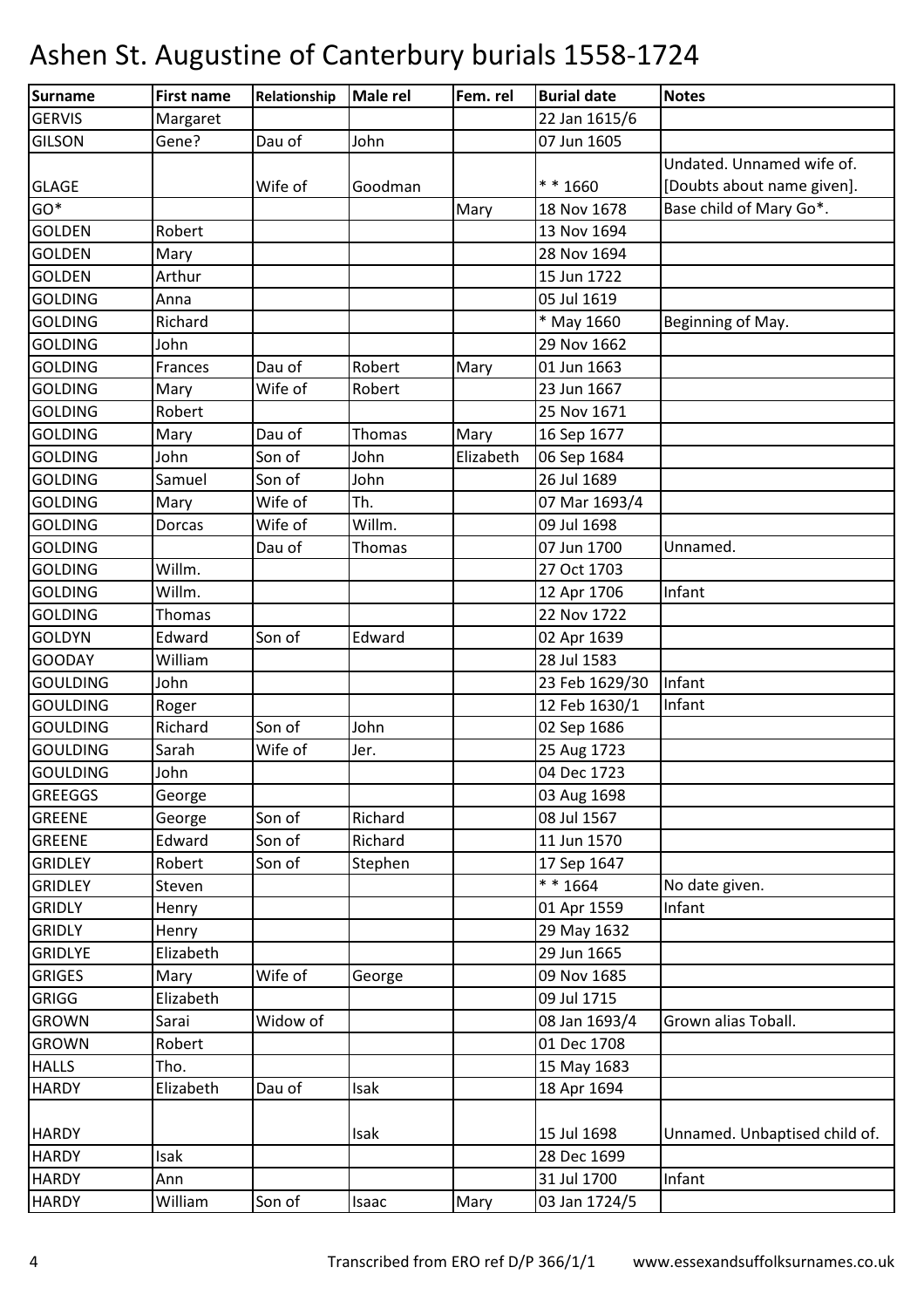| Surname         | <b>First name</b> | Relationship | <b>Male rel</b> | Fem. rel | <b>Burial date</b> | <b>Notes</b>               |
|-----------------|-------------------|--------------|-----------------|----------|--------------------|----------------------------|
| <b>HARVEY</b>   | John              |              |                 |          | 18 May 1682        |                            |
| <b>HARVEY</b>   | Susanna           |              |                 |          | 19 Sep 1691        |                            |
| <b>HARVEY</b>   | Susanna           | Widow of     |                 |          | 30 Apr 1692        |                            |
| <b>HARVEY</b>   | Elizabeth         |              |                 |          | 14 Oct 1720        |                            |
| <b>HARVY</b>    | Agnes             | Widow of     |                 |          | 30 Jan 1568/9      |                            |
| <b>HASLER</b>   | Thomas            | Son of       |                 |          | 18 Aug 1663        | Father's name illegible.   |
| <b>HASLER</b>   |                   | Wife of      | Natha.          |          | 25 Mar 1672        | Day 25 to 30th.            |
| <b>HASLER</b>   | Natha.            |              |                 |          | 11 Jun 1673        |                            |
| <b>HAUKINES</b> | Edwarde           |              |                 |          | 19 May 1612        |                            |
| <b>HAYWARD</b>  | Margaret          |              |                 |          | 29 Jun 1634        | Singlewoman.               |
|                 |                   |              |                 |          |                    | No date given. [Forename a |
| <b>HAYWARD</b>  |                   |              |                 |          | ** 1656            | squiggle].                 |
| <b>HERNES</b>   | Thomas            |              |                 |          | 31 Oct 1610        |                            |
| <b>HEWES</b>    | Henry             |              |                 |          | 26 Jan 1615/6      |                            |
| <b>HIKE</b>     | Elizabeth         |              |                 |          | 29 Mar 1689        |                            |
| <b>HILL</b>     | Ann               |              |                 |          | 03 Oct 1722        |                            |
| <b>HILLS</b>    | Margaret          | Dau of       | John            | Margaret | 05 Mar 1681/2      |                            |
| <b>HILLS</b>    | Rose              |              |                 |          | 22 Nov 1690        |                            |
| <b>HILLS</b>    | Maryann           | Dau of       | John            |          | 24 Dec 1695        |                            |
| <b>HILLS</b>    | Thomas            |              |                 |          | 26 Mar 1700        |                            |
| HOW?            | George            |              |                 |          | 10 Feb 1683/4      |                            |
| <b>HUBART</b>   | Mary              |              |                 |          | 06 Oct 1702        |                            |
| <b>HUBBARD</b>  | Mary              | Wife of      | Gregory         |          | 02 Oct 1671        | Mr and Mrs.                |
| <b>HUBBARD</b>  | Gregory           |              |                 |          | 12 Jun 1687        |                            |
| <b>HUBBARD</b>  | Thomas            |              |                 |          | 09 Feb 1701/2      | Batch. Aged 71.            |
| <b>HUMPHERY</b> | Grace?            |              |                 |          | 06 Oct 1673        | Singlewoman.               |
| <b>HURRELL</b>  | Keziah            | Dau of       | Willm           |          | 22 Jul 1647        | Clerk.                     |
| <b>HURRELL</b>  | Wm/.              |              |                 |          | 19 Jan 1647/8      | Clarke.                    |
| <b>HURRILL</b>  | Zephaniah         | Son of       | Zephaniah       | Sarah    | 24 Feb 1675/6      |                            |
| <b>HURRILL</b>  | Zephaniah         |              |                 |          | 28 Sep 1679        |                            |
| HURRILL         | John              | Son of       |                 | Sarah    | 06 Aug 1680        | Sarah Hurrill, widow.      |
| <b>JACKSON</b>  | Richard           |              |                 |          | 09 Aug 1625        | Widower.                   |
| <b>JACKSON</b>  | William           |              |                 |          | 13 Jan 1721/2      | Infant                     |
| <b>JAQUES</b>   | Richardus         |              |                 |          | 16 Feb 1594/5      |                            |
| <b>JARVAIS</b>  | Thomas            |              |                 |          | 07 Apr 1634        |                            |
| <b>JARVAIS</b>  | Rose              | Wife of      | Richard         |          | 13 May 1634        |                            |
| <b>JARVAIS</b>  | Richard           |              |                 |          | * Apr 1635         |                            |
| <b>JARVIS</b>   | George            |              |                 |          | 12 Jul 1619        |                            |
| <b>JARVIS</b>   |                   | Wife of      | Thomas          | Jarvis   | 12 Feb 1619/20     | Unnamed.                   |
| <b>JARVIS</b>   | Joane             | Wife of      | John            |          | 08 Apr 1625        | John Jarvis, elder.        |
| <b>JARVIS</b>   | Anna              | Dau of       | Thomas          |          | 19 Oct 1626        |                            |
| <b>JARVIS</b>   | Francis           | Dau of       | John            | Mary     | 13 Jan 1626/7      |                            |
| <b>JARVIS</b>   | Sarah             |              |                 |          | 27 Aug 1635        | Date faint. Infant         |
| <b>JARVIS</b>   | Frances           | Widow of     |                 |          | 02 Jul 1658        |                            |
| <b>JAXON</b>    | Alice             |              |                 |          | 29 Mar 1578        | Infant                     |
| <b>JAXON</b>    | Edward            |              |                 |          | 20 Jan 1580/1      |                            |
| <b>JAXON</b>    | Symon             | Son of       | Richard         |          | 03 Apr 1586        |                            |
| <b>JAXON</b>    | Alice             | Wife of      | Richard         |          | 19 Feb 1598/9      |                            |
| <b>JERVICE</b>  | Dorothie          | Widow of     |                 |          | 25 Mar 1603        |                            |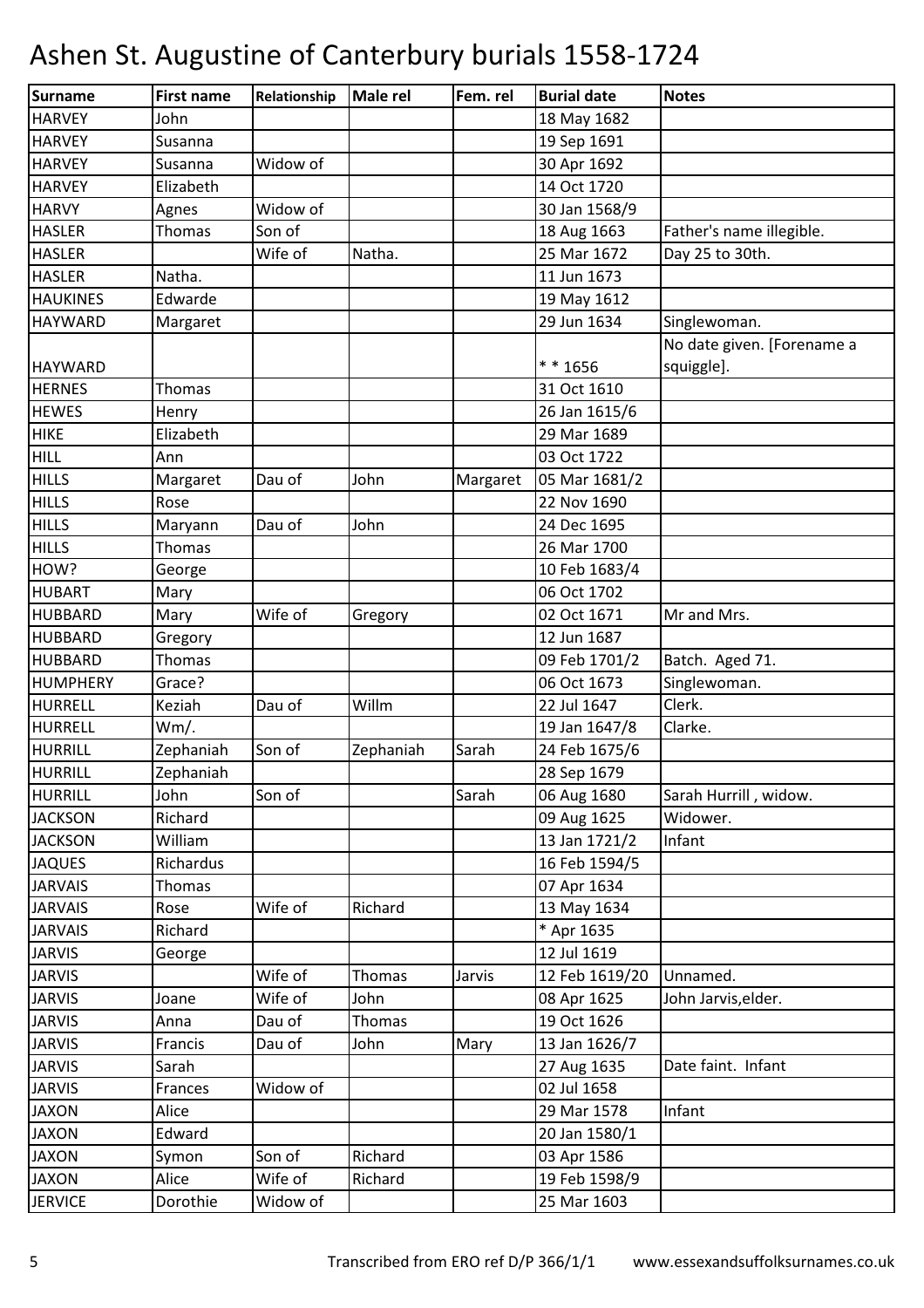| Surname         | <b>First name</b> | Relationship | <b>Male rel</b> | Fem. rel  | <b>Burial date</b> | <b>Notes</b>                   |
|-----------------|-------------------|--------------|-----------------|-----------|--------------------|--------------------------------|
| <b>JERVIS</b>   | Anne              | Wife of      | John            |           | 07 Apr 1559        | John Jervis, Junior.           |
| <b>JERVIS</b>   | Elizabeth         |              |                 |           | 25 Feb 1561/2      | Infant                         |
| <b>JERVIS</b>   | Agnes             | Wife of      | John            |           | 26 Feb 1561/2      |                                |
| <b>JERVIS</b>   | John              |              |                 |           | 31 Mar 1563        |                                |
| <b>JERVIS</b>   | Margaret          | Wife of      | John            |           | 11 Jul 1578        |                                |
| <b>JERVIS</b>   | John              |              |                 |           | 3 Mar 1579/80      | Elder.                         |
| <b>JERVIS</b>   | John              |              |                 |           | 25 Mar 1600        | Senior.                        |
| <b>JERVIS</b>   | John              |              |                 |           | 17 Sep 1647        | An old man.                    |
| <b>KENDALL</b>  | Agnes             | Dau of       | 5.              |           | 06 Jul 1581        | No father's name.              |
| <b>KING</b>     | Willm.            | Son of       | David           |           | 04 May 1572        |                                |
| <b>KING</b>     | Robt.             | Son of       | David           |           | 07 May 1572        |                                |
| <b>KNIGHTS</b>  | Joan              | Wife of      | William         |           | * May 1664         | No day given.                  |
| <b>KNIGHTS</b>  | William           |              |                 |           | 10 Oct 1673        |                                |
| LATHAM          | John              | Son of       | Anthony         |           | 02 Jun 1576        |                                |
| <b>LEE</b>      | Edward            |              |                 |           | 24 Sep 1580        | Gentleman.                     |
| <b>LINDSEY</b>  | Elizabeth         | Wife of      | John            |           | 25 Oct 1639        |                                |
| <b>LINES</b>    | Elizabeth         |              |                 |           | 26 Jan 1631/2      | Infant                         |
| <b>LINES</b>    | Elizabeth         | Dau of       | Willm.          | Priscilla | 26 Jun 1683        |                                |
| <b>LINES</b>    | Priscilla         | Wife of      | Wm.             |           | 03 Dec 1706        |                                |
| <b>LINES</b>    | Sarah             |              |                 |           | 26 Nov 1709        |                                |
| <b>LINES</b>    | William           |              |                 |           | 02 Feb 1718/9      |                                |
| <b>LIVESEY</b>  | Edward            |              |                 |           | 25 Mar 1659        |                                |
| <b>LONGE</b>    | Richard           |              |                 |           | 14 Jan 1579/80     |                                |
| <b>LYALL</b>    | Mary              |              |                 |           | 15 Mar 1558/9      | Infant                         |
| <b>MALTIN</b>   | John              |              |                 |           | 19 Apr 1696        | [Marlton?] Infant              |
| <b>MALTON</b>   | Joseph            |              |                 |           | 19 Dec 1694        |                                |
| <b>MARLTON</b>  |                   |              |                 |           | 12 Jul 1705        | Unnamed child and father.      |
|                 |                   |              |                 |           |                    | Not a burial. Note (Sheet 36)  |
|                 |                   |              |                 |           |                    | that this person would have    |
|                 |                   |              |                 |           |                    | been 18 on 2/10/1716 and 20    |
|                 |                   |              |                 |           |                    | on 18/5/1718. Refer to bur, of |
| <b>MARLTON</b>  | John              |              |                 |           | $* * 1716$         | John Maltin 1696?              |
|                 |                   |              |                 |           |                    |                                |
|                 |                   |              |                 |           |                    | Not a burial. Note (Sheet 36)  |
|                 |                   |              |                 |           |                    | that this person would have    |
|                 |                   |              |                 |           |                    | been 24 on 18/5/1718. Refer to |
| <b>MARLTON</b>  | Robert            |              |                 |           | * * 1716           | bur, of Robert Marton 1689?    |
| <b>MARTON</b>   | Robert            |              |                 |           | 03 May 1689        | [Marlton?]                     |
| MASHAM?         | Thomas            |              |                 |           | 20 Feb 1704/5      | Maybe 1703/4.                  |
| <b>MATES</b>    | Dorkas            | Widow of     |                 |           | 19 Sep 1691        | Mrs.                           |
| <b>MAYES</b>    | <b>Thomas</b>     | Son of       | John            | Dorcas    | 26 Mar 1671        |                                |
| <b>MAYES</b>    | Daniell           | Son of       | John            | Dorcas    | 10 Oct 1675        |                                |
| <b>MAYES</b>    | John              | Son of       | John            |           | 25 Feb 1684/5      |                                |
| <b>MAYES</b>    | John              |              |                 |           | 29 Sep 1686        | Rector.                        |
| <b>MERILLS</b>  | John              | Son of       | Thom.           | Elizab.   | 15 Nov 1698        |                                |
| <b>MERRILLS</b> | Anne              | Dau of       | John            | Susannah  | 09 May 1671        |                                |
| <b>MERRILLS</b> | Susanna           | Wife of      | John            |           | 11 Apr 1697        |                                |
| <b>MERRILLS</b> |                   | Son of       | Thom.           |           | 29 Jan 1697/8      | Unnamed.                       |
| <b>MERRILLS</b> |                   | Wife of      | Thomas          |           | 09 Nov 1698        | Unnamed.                       |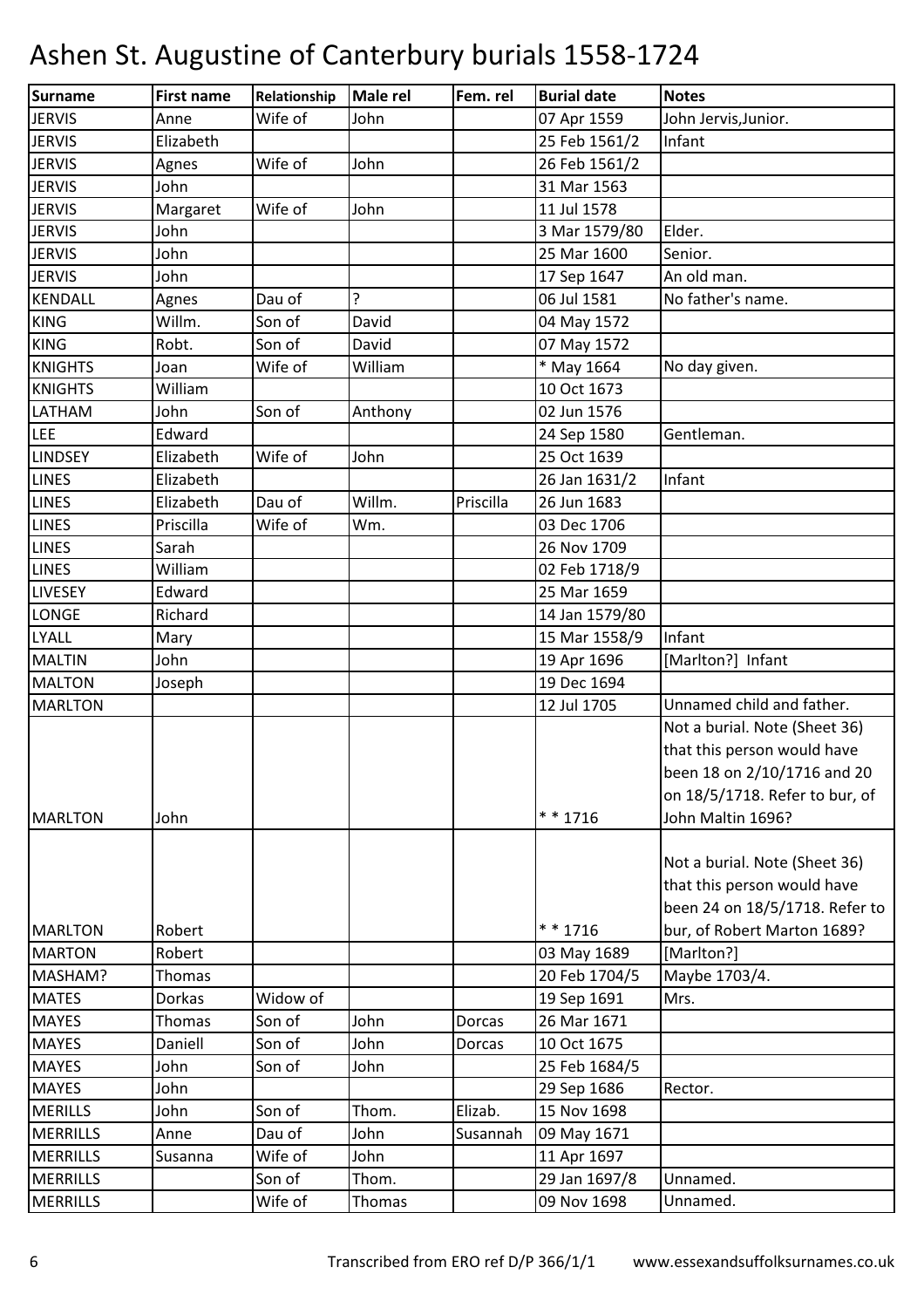| Surname          | <b>First name</b> | Relationship | Male rel | Fem. rel  | <b>Burial date</b> | <b>Notes</b>                   |
|------------------|-------------------|--------------|----------|-----------|--------------------|--------------------------------|
| <b>MERRILLS</b>  | John              |              |          |           | 13 Jun 1704        | Infant                         |
| <b>MERRILLS</b>  |                   |              | Thoms.   |           | 06 May 1705        | Unnamed child of.              |
| <b>MERRILLS</b>  | Jhon              |              |          |           | 22 Aug 1707        |                                |
| <b>MERRILLS</b>  | Mary              |              |          |           | 10 Oct 1710        | Infant                         |
| <b>MERRILLS</b>  | Elizabeth         |              |          |           | 22 Feb 1711/2      |                                |
| <b>MERRILLS</b>  | Elizab.           | Dau of       | Thom.    |           | 24 Feb 1711/2      |                                |
| <b>MERRILS</b>   | Rebekah           | Dau of       | John     | Susannah  | 02 Mar 1680/1      |                                |
| <b>MILLER</b>    | Hannah?           |              |          |           | 10 Oct 1673        | Singlewoman.                   |
| <b>MILLER</b>    | Mary              |              |          |           | 20 Oct 1694        |                                |
| <b>NEWMAN</b>    | One?              |              |          |           | 20 Aug 1708        | Abode: Stoake                  |
| <b>NICOLSON</b>  | Prudence?         |              |          |           | 15 Mar 1615/6      | Faint.                         |
| <b>NOBS</b>      | John              |              |          |           | 29 Oct 1715        |                                |
| <b>OGLES</b>     | Mary              |              |          |           | 09 Dec 1700        | Infant                         |
| <b>OGLES</b>     | Elizabeth         |              |          |           | 09 Dec 1700        | Infant                         |
| <b>OGLES</b>     | Elizabeth         |              |          |           | 28 Feb 1705/6      | Infant                         |
| <b>OGLES</b>     | Eliz.             | Wife of      | Isaak    |           | 17 Mar 1711/2      |                                |
| <b>OGLES</b>     | Elieth?           |              |          |           | 14 Mar 1712/3      |                                |
| <b>OLYVER</b>    | Joane             | Widow of     |          |           | 23 Jul 1593        |                                |
| <b>OSBORNE</b>   |                   | Wife of      | Edward   |           | 27 Mar 1634        | Unnamed.                       |
| <b>OSBOURNE</b>  | Edward            |              |          |           | 24 Dec 1636        |                                |
| <b>PADGE</b>     | Joan              | Widow of     |          |           | 02 May 1610        |                                |
| <b>PADGE</b>     | Mari              | Dau of       | John     |           | 09 Oct 1611        |                                |
| <b>PADGE</b>     | Joane             |              |          |           | 11 Nov 1618        | Singlewoman.                   |
| PAGE             | Sarah             |              |          |           | 07 May 1604        |                                |
| <b>PAGE</b>      | Sara              | Dau of       | John     |           | * * 1606           |                                |
| <b>PAGE</b>      | Henrye?           |              |          |           | 04 Mar 1619/20     | Singleman.                     |
| <b>PAGE</b>      | John              |              |          |           | 06 Oct 1630        |                                |
| <b>PAGE</b>      |                   |              | Roger    |           | 15 Jul 1635        | An infant of. [Very faint].    |
| <b>PAGE</b>      | Margaret          | Widow of     |          |           | 03 Jul 1681        |                                |
| <b>PAINES</b>    | Mary              |              |          |           | 19 Oct 1689        |                                |
| <b>PALLOT</b>    | Thomas            |              |          |           | 23 Dec 1704        | Infant                         |
| <b>PALLOT</b>    | Benjamin          |              |          |           | 03 Apr 1711        | Infant                         |
| <b>PALLOT</b>    | Hanai             |              |          |           | 03 Apr 1711        | Infant                         |
| <b>PALLOT</b>    | Susanna           |              |          |           | 15 Jan 1712/3      | Infant.                        |
| <b>PANNELL</b>   | Thomas            |              |          |           | 30 May 1583        |                                |
| <b>PANNELL</b>   | Mari              |              |          |           | 18 Oct 1611        |                                |
| <b>PARMENTER</b> | James             |              |          |           | 29 Dec 1706        |                                |
| <b>PARMENTER</b> | James             |              |          |           | 24 Apr 1721        |                                |
| <b>PASK</b>      | Joh               | Son of       | Willm.   | Elizabeth | 08 Mar 1701/2      |                                |
|                  |                   |              |          |           |                    | No day given. William + wife   |
| <b>PASKE</b>     | William           |              |          |           | * Dec 1670         | same day.                      |
|                  |                   |              |          |           |                    |                                |
|                  |                   |              |          |           |                    | Unnamed, no day given. William |
| <b>PASKE</b>     |                   | Wife of      | William  |           | * Dec 1670         | + wife buried same day.        |
|                  |                   |              |          |           |                    | No date given. Richard Pepss,  |
| <b>PEPSS</b>     | Mary              | Wife of      | Richard  |           | ** 1664            | Gent. [Pepys].                 |
| <b>PHILIPPES</b> | Edmund            |              |          |           | 20 Apr 1631        | Infant                         |
| <b>PICKAXE</b>   | Adam              | Son of       | Adam     | Anne      | 06 May 1659        |                                |
| <b>PIPER</b>     | Stephen           |              |          |           | 20 Feb 1721/2      |                                |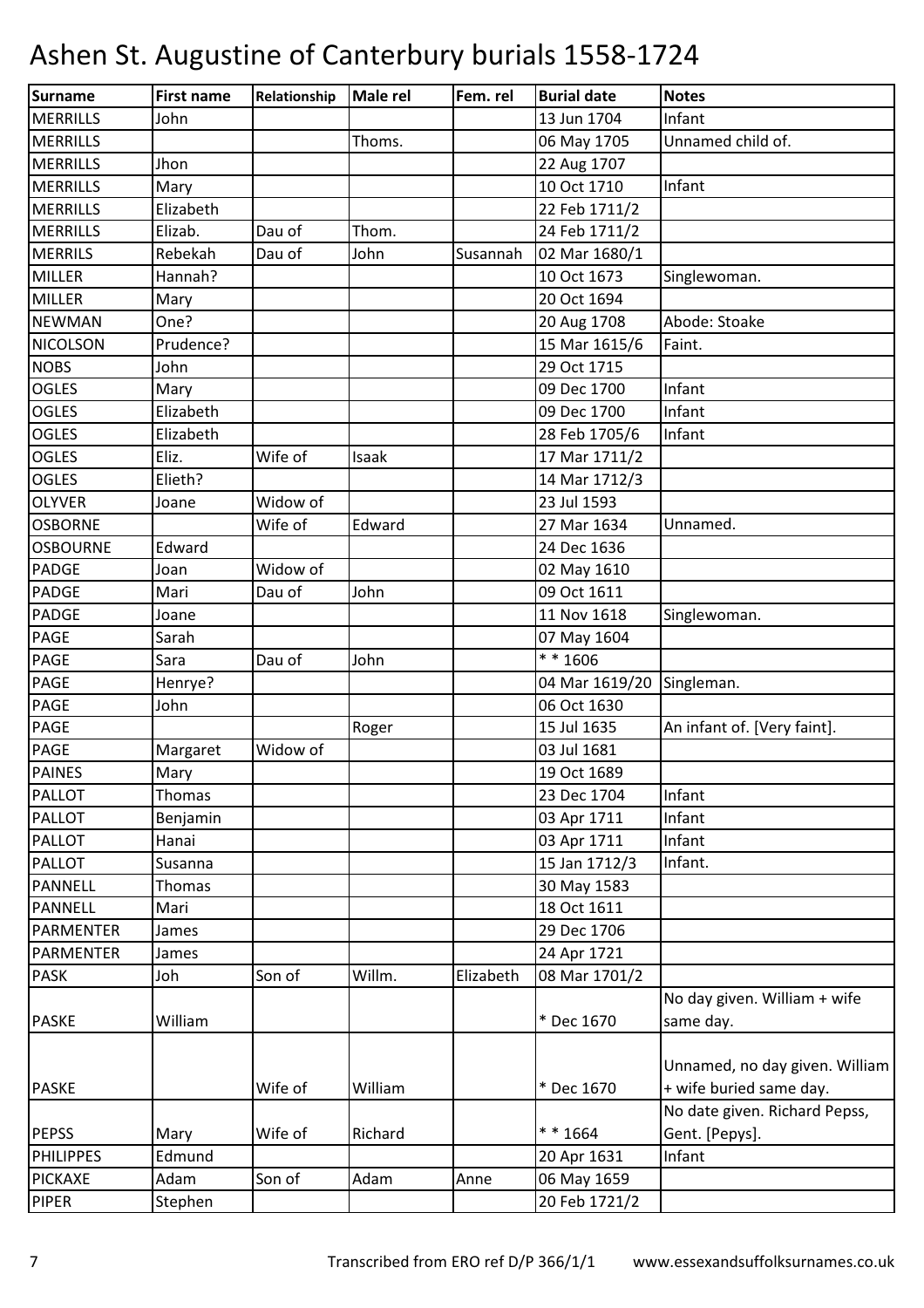| Surname           | <b>First name</b> | Relationship | <b>Male rel</b> | Fem. rel | <b>Burial date</b> | <b>Notes</b>                 |
|-------------------|-------------------|--------------|-----------------|----------|--------------------|------------------------------|
| <b>PLAIL</b>      | Margrit           |              |                 |          | 15 Jun 1718        | Aged 19                      |
| <b>PLAILE</b>     | M.                |              |                 |          | 22 Aug 1704        | Incompletely named infant.   |
| <b>PLAILE</b>     | Aemy?             |              |                 |          | 11 Nov 1705        | Infant                       |
| PLEDGER           | Honour            | Wife of      | John            |          | 26 Aug 1618        |                              |
| PLEDGER           | Samuel            | Son of       | John            | Francis  | 20 Oct 1626        |                              |
| PLEDGER           | Samuel            | Son of       | John            | Francis  | * Feb 1628/9       |                              |
| PLEDGER           | Marke             |              |                 |          | 15 Apr 1639        |                              |
| <b>PLEDGER</b>    | Grace             | Dau of       | John            | Francis  | 04 Nov 1641        |                              |
| PLEDGER           | Frances           | Wife of      | John            |          | 30 Dec 1644        | John Pledger , senior.       |
| PLEDGER           | John              | Son of       | John            | Hannah   | 30 Jul 1646        |                              |
| PLEDGER           | John              |              |                 |          | * Aug 1652         | Senior. Beginning of August. |
| <b>PLEDGER</b>    | John              |              |                 |          | 01 Jun 1674        |                              |
| <b>POLLARD</b>    | John              |              |                 |          | 08 Jun 1718        | Aged 1                       |
| PYLGRAM           | William           |              |                 |          | 12 Dec 1577        |                              |
| <b>RAIMOND</b>    | Richard           |              |                 |          | 25 Dec 1661        |                              |
| <b>RAIMOND</b>    | Susan             | Dau of       | Richard         | Rose     | 28 May 1663        |                              |
| <b>RAIMOND</b>    | Rose              | Wife of      | Richard         |          | 19 Nov 1665        |                              |
| <b>RAND</b>       | Margery           |              |                 |          | 24 Feb 1577/8      |                              |
| <b>RAND</b>       | Beniamin          |              |                 |          | 25 Mar 1632        | Infant                       |
| <b>RAND</b>       | Elizabeth         | Wife of      | <b>Barnabas</b> |          | 06 Oct 1647        |                              |
| <b>RAND</b>       | <b>Barnabas</b>   |              |                 |          | 11 Jun 1660        |                              |
| <b>RAND</b>       | Richard           |              |                 |          | 26 May 1681        |                              |
| <b>RAND</b>       | Dorkas            | Dau of       | Thomas          | Sarai    | 07 Mar 1687/8      |                              |
| <b>RAND</b>       | Thomas            |              |                 |          | 29 Jan 1701/2      | Age 83yrs+10mo.              |
| <b>RANDE</b>      | Thomas            |              |                 |          | 19 Mar 1574/5      |                              |
| <b>RANDE</b>      | John              | Son of       | <b>Barnabas</b> |          | 16 Nov 1587        |                              |
| <b>RANDE</b>      | Francis           | Dau of       | William         |          | 28 Jun 1598        |                              |
| <b>RANDE</b>      | <b>Barnabas</b>   |              |                 |          | 15 Oct 1629        |                              |
| <b>RANDE</b>      | Richard           |              |                 |          | 27 Dec 1632        |                              |
| <b>RANDE</b>      | Mary              | Widow of     |                 |          | 30 Jul 1633        |                              |
| <b>READE</b>      | <b>Barbara</b>    | Dau of       | William         |          | 10 Mar 1559/60     |                              |
| <b>READE</b>      | Thomas            |              |                 |          | 03 Jul 1580        | Infant                       |
| <b>REDHOUSE</b>   | Alic              | Dau of       | Ambros          |          | 24 Aug 1582        |                              |
| <b>REDHOUSE</b>   | Agnes             | Wife of      | Ambruse         |          | 21 May 1602        |                              |
| <b>REDHOUSE</b>   |                   | Widow of     |                 |          | 09 Jan 1646/7      |                              |
| REDSWELL          | Nathaniell        |              |                 |          | 11 Jul 1618        |                              |
| <b>REDSWELL</b>   | Samuel            | Son of       | Thomas          |          | 13 Aug 1619        |                              |
| REDWARD?          | Jhon              |              |                 |          | 08 Jan 1708/9      |                              |
| <b>REYMOND</b>    |                   | Wife of      | Richard         |          | ** 1659            | Unnamed and undated.         |
| <b>REYNOLDES</b>  | Hugh              |              |                 |          | 19 May 1583        |                              |
| <b>REYNOLDES</b>  | Rose              | Dau of       | Thomas          |          | 10 Apr 1586        |                              |
| <b>REYNOLDES</b>  | James             |              |                 |          | 05 Jul 1594        |                              |
| <b>REYNOLDS</b>   | Elizabeth         |              |                 |          | 12 Jun 1577        |                              |
| <b>RICHARDSON</b> | John              |              |                 |          | 15 Nov 1679        |                              |
| <b>RICHARDSON</b> | Thomas            |              |                 |          | 15 Nov 1679        |                              |
| <b>RICHARDSON</b> | John              | Son of       | Mathew          |          | 28 May 1681        |                              |
| <b>RICHARSON</b>  | Mathew            |              |                 |          | 25 Jul 1697        |                              |
| <b>RICHISSON</b>  | Anne              | Wife of      | Math.           |          | 18 Oct 1691        |                              |
| <b>RIGHT</b>      |                   | Wife of      | Willm?          |          | 27 Nov 1709        | Forename illegible.          |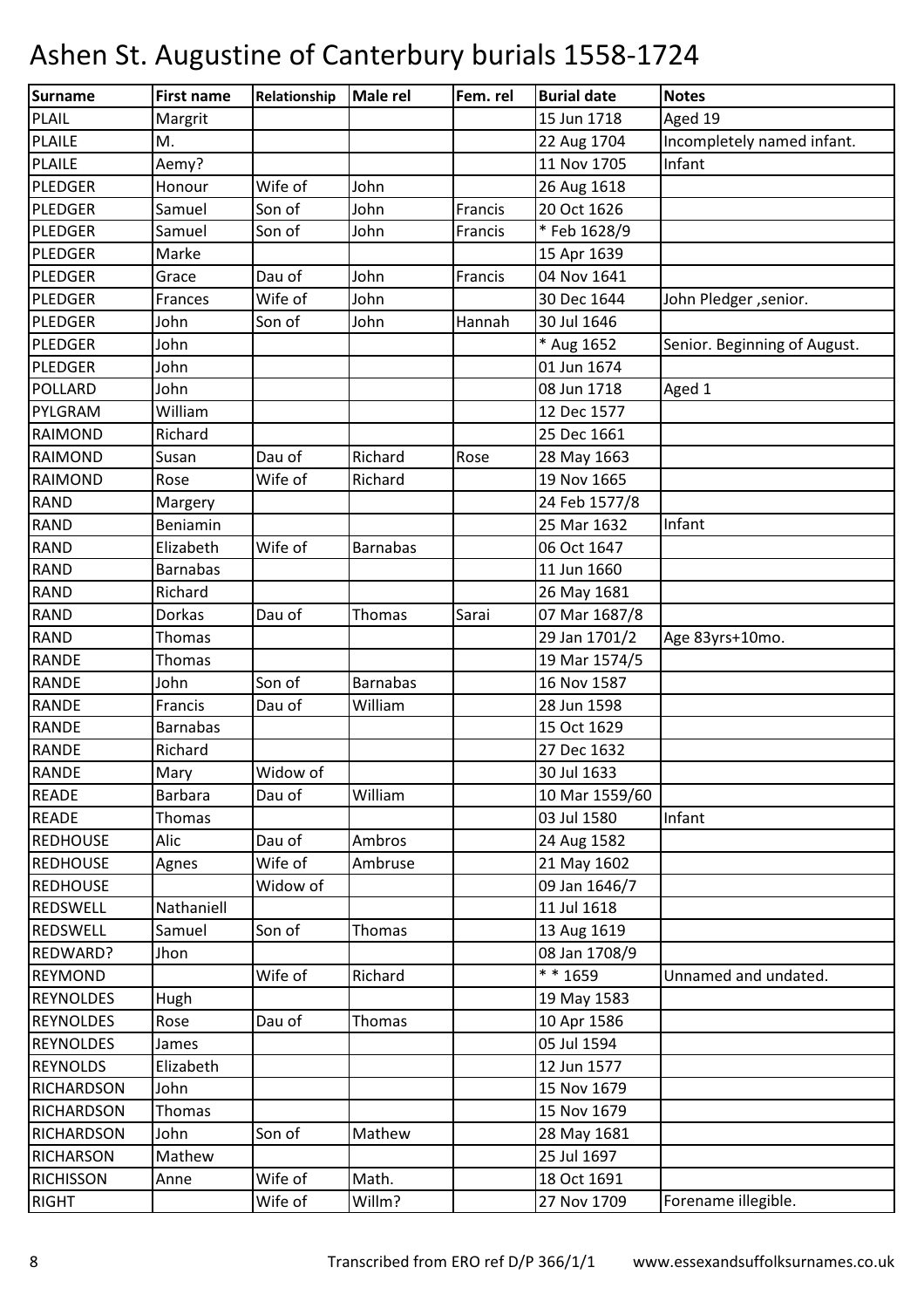| Surname           | <b>First name</b> | Relationship | <b>Male rel</b> | Fem. rel  | <b>Burial date</b>     | <b>Notes</b>                  |
|-------------------|-------------------|--------------|-----------------|-----------|------------------------|-------------------------------|
| <b>ROBSON</b>     | Rebeccah          |              |                 |           | 07 Sep 1683            |                               |
| <b>ROOT</b>       | John              |              |                 |           | 06 Jun 1693            |                               |
| <b>ROOT</b>       | Mary              |              |                 |           | 15 Apr 1697            | Infant                        |
| <b>ROOT</b>       |                   | Dau of       |                 |           | 21 May 1701            | Unnamed dtr and father.       |
| <b>ROOT</b>       |                   |              | Rob.            |           | 15 Apr 1705            | Unnamed child of.             |
| <b>ROOT</b>       | Mary              |              |                 |           | 16 Jul 1715            |                               |
| <b>ROOT</b>       | Joseph            |              |                 |           | 26 Aug 1720            |                               |
| <b>RUSHEN</b>     | Susan             | Wife of      | Thomas          |           | 14 Dec 1676            |                               |
| <b>RUSHEN</b>     | Gabriel           | Son of       | Tho.            |           | 08 May 1683            |                               |
| <b>RUSHEN</b>     | John              |              |                 |           | 08 Nov 1691            |                               |
| <b>RUTLAND</b>    | Nicholaus         |              |                 |           | 12 Apr 1559            | Servant to Nicholaus Suttell. |
| <b>SHARMAN</b>    | Thomas            |              |                 |           | 11 Jan 1611/2          |                               |
| SHEARMAN          | Elizabeth         | Widow of     |                 |           | 27 Mar 1642            |                               |
| SHEREMAN          | Margery           |              |                 |           | 09 Oct 1659            |                               |
| <b>SHERMAN</b>    | John              |              |                 |           | 27 Aug 1583            |                               |
| <b>SIDAY</b>      | Thomas            |              |                 |           | $\overline{12}$ * 1606 |                               |
| <b>SKINNER</b>    | Ann               | Wife of      | Edmund          |           | 14 Dec 1653            |                               |
|                   |                   |              |                 |           |                        | Minister. Year confirmed as   |
|                   |                   |              |                 |           |                        | 1653/4 from list of Rectors,  |
|                   |                   |              |                 |           |                        | sheet 22 in 366-1-2 (Joseph   |
| <b>SKYNNER</b>    | Josepth           |              |                 |           | 06 Jan 1653/4          | Skinner).                     |
| <b>SMITH</b>      | Jeffery           | Son of       | Jeffery         |           | 05 May 1568            |                               |
| <b>SMITH</b>      | Elizabeth         |              |                 |           | 31 Aug 1586            |                               |
| <b>SMITH</b>      | Mary              | Widow of     |                 |           | 01 May 1630            |                               |
| <b>SMITH</b>      | Isaac             | Son of       | Thomas          |           | 23 Aug 1630            |                               |
| <b>SMITH</b>      | Sara              | Dau of       | John            | Mary      | 25 Jul 1637            |                               |
| <b>SMITH</b>      | Henry             |              |                 |           | 08 Mar 1699/00         |                               |
| <b>SMITH</b>      |                   | Son of       | Richard         |           | 28 Jun 1700            | Unnamed.                      |
| <b>SMITH</b>      |                   |              | Richard         |           | 28 Dec 1704            | Unnamed child of.             |
| <b>SMITH</b>      | Susan             |              |                 |           | 19 Feb 1705/6          |                               |
| <b>SMITH</b>      | Eliz.             |              |                 |           | 13 Apr 1706            | Infant                        |
| <b>SMITH</b>      | Samuel            | Son of       | Richard         |           | 12 Nov 1709            | Infant                        |
| <b>SMITH</b>      | Mary              | Widow of     |                 |           | 13 Dec 1715            |                               |
| <b>SMYTH</b>      | Thomas            |              |                 |           | 30 Apr 1630            |                               |
| <b>SMYTH</b>      | Anne              | Wife of      | John            |           | 26 Jun 1657            |                               |
| <b>SMYTH</b>      | John              | Husband of   | Anne            |           | 17 Aug 1657            |                               |
| <b>SOLES</b>      | Alice             | Dau of       | George          |           | 28 Sep 1569            |                               |
| <b>SPARK</b>      | Susanna           |              |                 |           | 31 Mar 1617            |                               |
| SPARROW           | Ambrose           |              |                 |           | 09 Apr 1721            |                               |
| <b>SPEERMAN</b>   | Judith            | Dau of       | John            | Judith    | 27 Jun 1674            |                               |
| <b>SPRINGET</b>   |                   |              |                 |           | 14 Jan 1615/6          | Unnamed.                      |
| <b>STEAVENSON</b> | William           |              |                 |           | 09 Mar 1622/3          |                               |
| <b>STEBBINGE</b>  | William           | Son of       | John            |           | 01 Feb 1624/5          |                               |
| <b>STEBBINGE</b>  | Susan             | Dau of       |                 | Elizabeth | 24 May 1626            | Base dtr.                     |
| <b>STEEVENSON</b> |                   | Widow of     |                 |           | 15 Jan 1640/1          | No name given.                |
| <b>STEVENSON</b>  |                   | Widow of     |                 |           | 17 Apr 1604            |                               |
| <b>STEVENSON</b>  | William           |              |                 |           | 25 Feb 1631/2          |                               |
| <b>STEVENSON</b>  | Elizabeth         | Wife of      | William         |           | 17 Jul 1674            |                               |
| <b>STEVENSON</b>  | Elizabeth         | Dau of       | William         |           | 24 Jan 1674/5          |                               |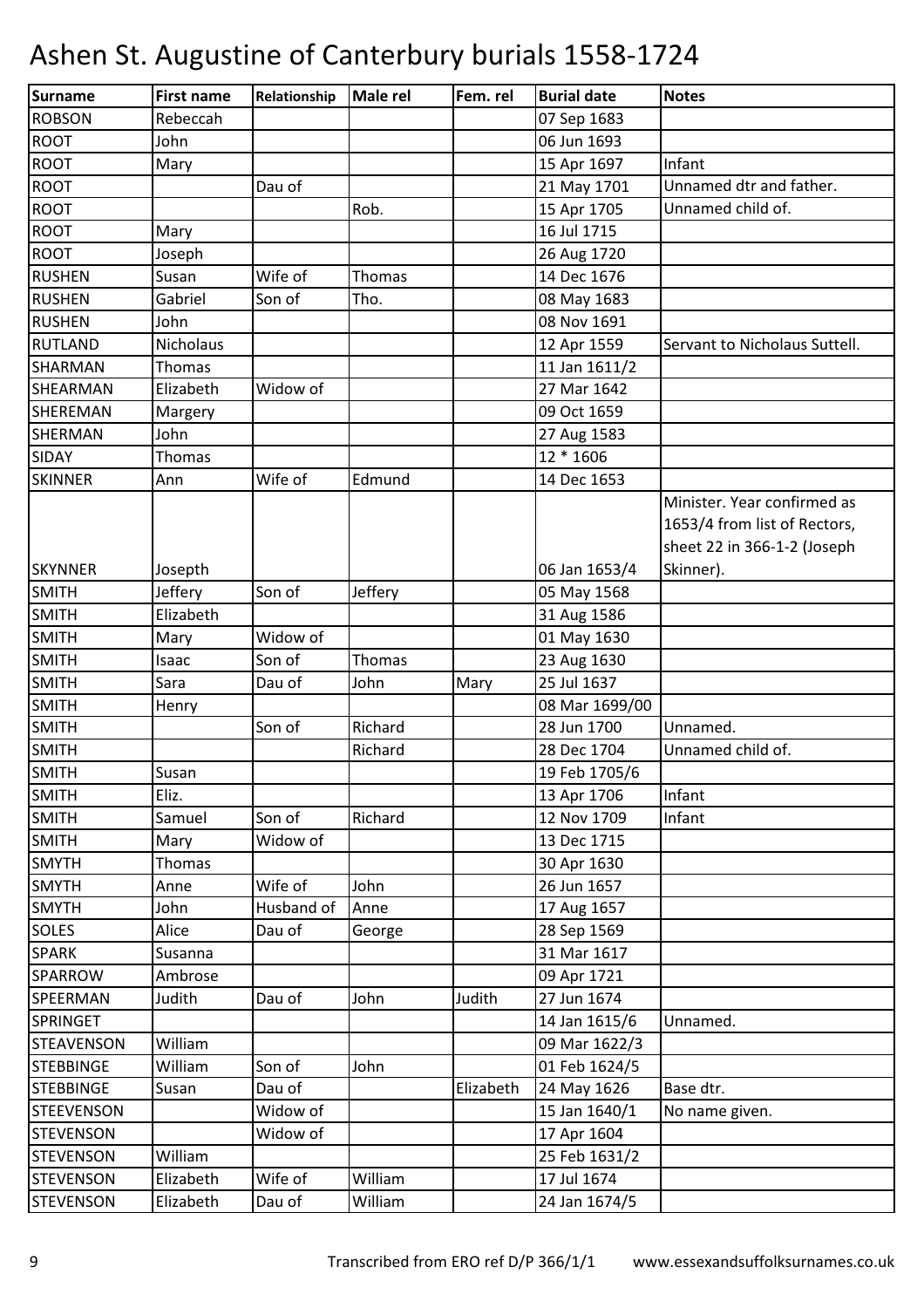| Surname           | <b>First name</b> | Relationship | <b>Male rel</b> | Fem. rel  | <b>Burial date</b> | <b>Notes</b>                                                   |
|-------------------|-------------------|--------------|-----------------|-----------|--------------------|----------------------------------------------------------------|
| <b>STEVENSONN</b> | Mar               | Widow of     |                 |           | 25 Nov 1673        |                                                                |
| <b>STIMPSON</b>   | Mary              | Dau of       | William         | Elizabeth | 19 Nov 1668        |                                                                |
| <b>STIMPSON</b>   | William           |              |                 |           | 26 Nov 1676        |                                                                |
| <b>STUBBIN</b>    | John              |              |                 |           | 27 Dec 1628        |                                                                |
| <b>SUBTILE</b>    | Rose              | Wife of      | John            |           | 10 Oct 1685        | [Suttell or similar].                                          |
| <b>SUBTILL</b>    | John              | Son of       | John            | Rose      | 13 Jun 1667        | [Suttell or similar].                                          |
| <b>SUTTELL</b>    | Hugh              |              |                 |           | 13 Mar 1558/9      | Junior.                                                        |
| <b>SUTTELL</b>    | Thomasin          |              |                 |           | 12 Jan 1570/1      |                                                                |
| <b>SUTTELL</b>    | Agnes             |              |                 |           | 23 Jul 1573        |                                                                |
| <b>SUTTELL</b>    | Ales              |              |                 |           | 28 Dec 1573        |                                                                |
| <b>SUTTELL</b>    | Hugh              |              |                 |           | 30 Apr 1577        |                                                                |
| <b>SUTTELL</b>    | Nicholaus         |              |                 |           | 09 Apr 1585        |                                                                |
| <b>SUTTELL</b>    | Alice             | Widow of     |                 |           | 24 Nov 1594        |                                                                |
| <b>SUTTELL</b>    | Nicholas          |              |                 |           | 08 Aug 1651        | An old man.                                                    |
| <b>SUTTELL</b>    | <b>Nicollas</b>   |              |                 |           | 30 Jan 1700/1      |                                                                |
| <b>SUTTELL</b>    | John              |              |                 |           | 19 Nov 1714        |                                                                |
| <b>SUTTILL</b>    | Pernel?           | Wife of      | Nicholas        |           | 14 Jan 1630/1      |                                                                |
| <b>TAILOR</b>     | William           | Son of       | Willm.          |           | 22 Feb 1635/6      |                                                                |
| <b>TAILOR</b>     | Alise             | Dau of       | Willm.          |           | 22 Feb 1635/6      |                                                                |
| <b>TALKARNE</b>   | Willm.            |              | 5.              |           | 31 Oct 1600        | Servant to Mr Talkarne.                                        |
| TALLAKARNE        | Thomas            |              |                 |           | 30 Apr 1631        | Gent.                                                          |
| <b>TAME</b>       | Godfrie           |              |                 |           | 10 Jan 1621/2      |                                                                |
| <b>TAME</b>       | Jeremie           | Son of       |                 | Rachell   | 15 Apr 1623        | Rachell Tame, widow.                                           |
| <b>TAME</b>       | Alice             | Widow of     |                 |           | 25 Feb 1625/6      |                                                                |
| <b>TAME</b>       |                   | Widow of     |                 |           | ** 1661            | Unnamed, undated.                                              |
| <b>TAME</b>       | <b>Thomas</b>     |              |                 |           | 07 Jan 1681/2      |                                                                |
| <b>TAME</b>       | <b>Bridget</b>    | Widow of     |                 |           | 07 Dec 1683        |                                                                |
| <b>TAMES</b>      | Ann               |              |                 |           | 04 Sep 1700        |                                                                |
| <b>TAMES</b>      | Alice             |              |                 |           | 27 Apr 1721        |                                                                |
| <b>TOLKARNE</b>   | Henry             | Son of       | John            |           | * May 1606         | Son of Mr John.                                                |
|                   |                   |              |                 |           |                    | Mrs Luce Tolkerne, wife to Mr                                  |
| <b>TOLKERNE</b>   | Luce              | Wife of      | John            |           | 11 Dec 1610        | John Tolkerne, Esq.                                            |
| <b>TREDGETT</b>   | John              |              |                 |           | 09 Jun 1665        |                                                                |
| <b>TURNER</b>     | Sarah             | Wife of      | Gergory         |           | 16 Oct 1657        |                                                                |
|                   |                   |              |                 |           |                    | Infant of Sarah Turner bur.                                    |
| <b>TURNER</b>     | Sarah             |              |                 |           | 19 Oct 1657        | 16/10.                                                         |
| <b>TURNER</b>     | Sarah             | Widow of     |                 |           | 07 Nov 1657        |                                                                |
| <b>TURNER</b>     | Edeth             | Wife of      | Andrew          |           | 04 Feb 1680/1      |                                                                |
| <b>TURNER</b>     | Mary              | Dau of       | Stephen         |           | 27 Jul 1689        |                                                                |
| <b>TURNER</b>     | Gregory           |              |                 |           | 08 Jun 1690        |                                                                |
| <b>TURNER</b>     | Stephen           |              |                 |           | 02 Apr 1698        |                                                                |
| <b>TURNER</b>     | Hannah            | Wife of      | Andrew          |           | * * 1723           | No date given.                                                 |
| <b>UNDERWOOD</b>  | Edward            |              |                 |           | 10 Apr 1601        |                                                                |
|                   |                   |              |                 |           |                    | Aged 23. Dtr of Alexander<br>Vievar, rector. Died of smallpox. |
| <b>VIEVAR</b>     | Irene             |              |                 |           | 16 May 1708        | See original for more detail.                                  |
|                   |                   |              |                 |           |                    | D. 11/1/1713/4. [Prob. Wife of                                 |
| <b>VIEVAR</b>     | Maryann           |              |                 |           | 13 Jan 1713/4      | Alexander Vievar, rector].                                     |